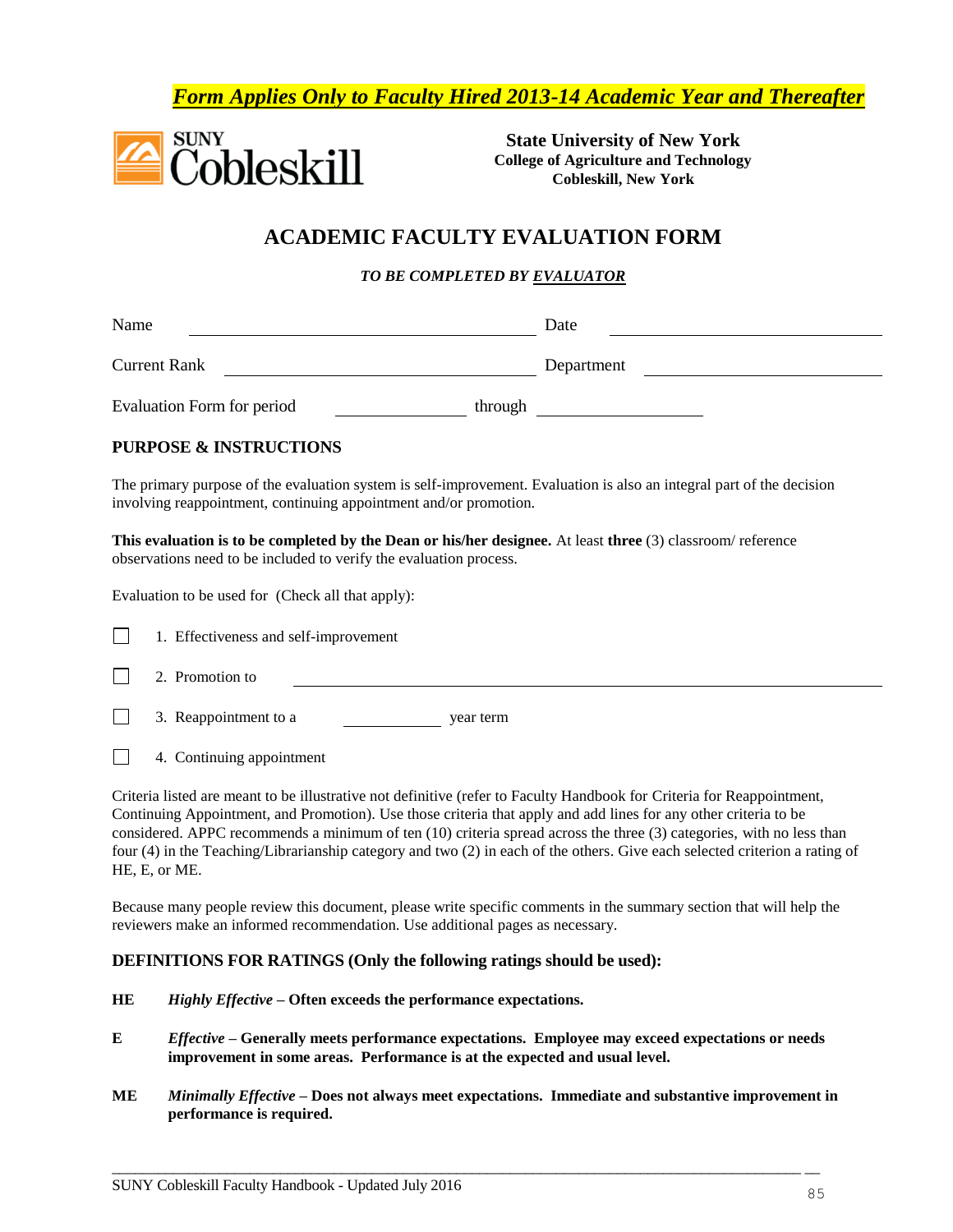## *Performance Category #1a – Effectiveness in Teaching*

For ease of completion, Category #1 is split between Teaching and Librarianship. Please use the section that applies to the individual being evaluated.

| Rating |    |                                                                                                                                 | Rating |     |                                                                                 |
|--------|----|---------------------------------------------------------------------------------------------------------------------------------|--------|-----|---------------------------------------------------------------------------------|
|        |    | Instructional proficiency in speech,<br>organization of material, style of<br>presentation, stimulation of critical<br>thinking |        | 6.  | Developing appropriate course content,<br>curriculum, and/or teaching materials |
|        |    | In-depth knowledge of content area                                                                                              |        | 7.  | Creating/implementing appropriate<br>instruments for student assessment         |
|        | 3. | Current/proven pedagogical practices                                                                                            |        | 8.  | Adapts/enhances course content based on<br>feedback                             |
|        | 4. | Interacting with students outside of<br>classroom setting                                                                       |        | 9.  |                                                                                 |
|        |    | Engaging advisees regularly                                                                                                     |        | 10. |                                                                                 |

*Summary Statement - Include Strengths and Areas for Improvement:* 

This faculty member was observed in his/her classroom on the following dates:

| Date | by |  |
|------|----|--|
| Date | by |  |
| Date | by |  |
| Date | by |  |

The attached Observation Forms were reviewed with the faculty member.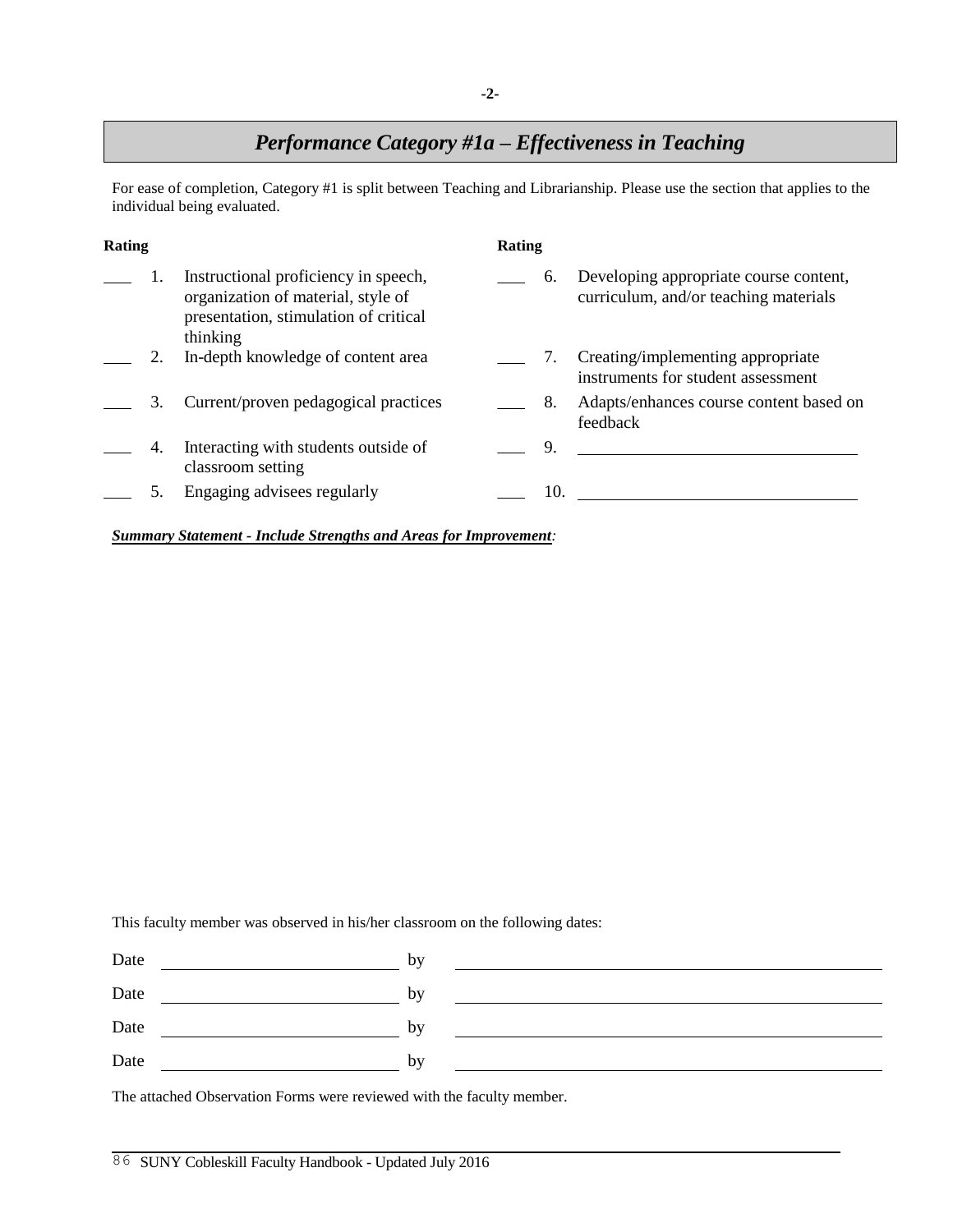## *Performance Category #1b – Effectiveness in Librarianship*

For ease of completion, Category #1 is split between Teaching and Librarianship. Please use the section that applies to the individual being evaluated.

| Rating |    |                                                                                                    | Rating |     |                                                                  |
|--------|----|----------------------------------------------------------------------------------------------------|--------|-----|------------------------------------------------------------------|
|        |    | In-depth knowledge of specialization                                                               |        | 7.  | Creates and maintains instruments for<br>assessing effectiveness |
|        | 2. | Uses feedback to improve operations and/or<br>performance                                          |        | 8.  | Promoting services                                               |
|        | 3. | Managing area/s of responsibility<br>(supervising/evaluating staff, policies,<br>procedures, etc.) |        | 9.  | Developing liaison relationships                                 |
|        | 4. | Understanding of overall operations,<br>commitment to goals/services                               |        | 10. | Developing programs                                              |
|        |    | New initiatives                                                                                    |        | 11. |                                                                  |
|        | 6. | Integrating information literacy into the<br>curriculum                                            |        | 12. |                                                                  |

#### *Summary Statement - Include Strengths and Areas for Improvement:*

This faculty member was observed in his/her classroom or on Reference duty on the following dates:

| Date | by |  |
|------|----|--|
| Date | by |  |
| Date | by |  |
| Date | by |  |
|      |    |  |

 $\overline{\phantom{a}}$  , and the contribution of the contribution of the contribution of the contribution of the contribution of the contribution of the contribution of the contribution of the contribution of the contribution of the

The attached Observation Forms were reviewed with the faculty member.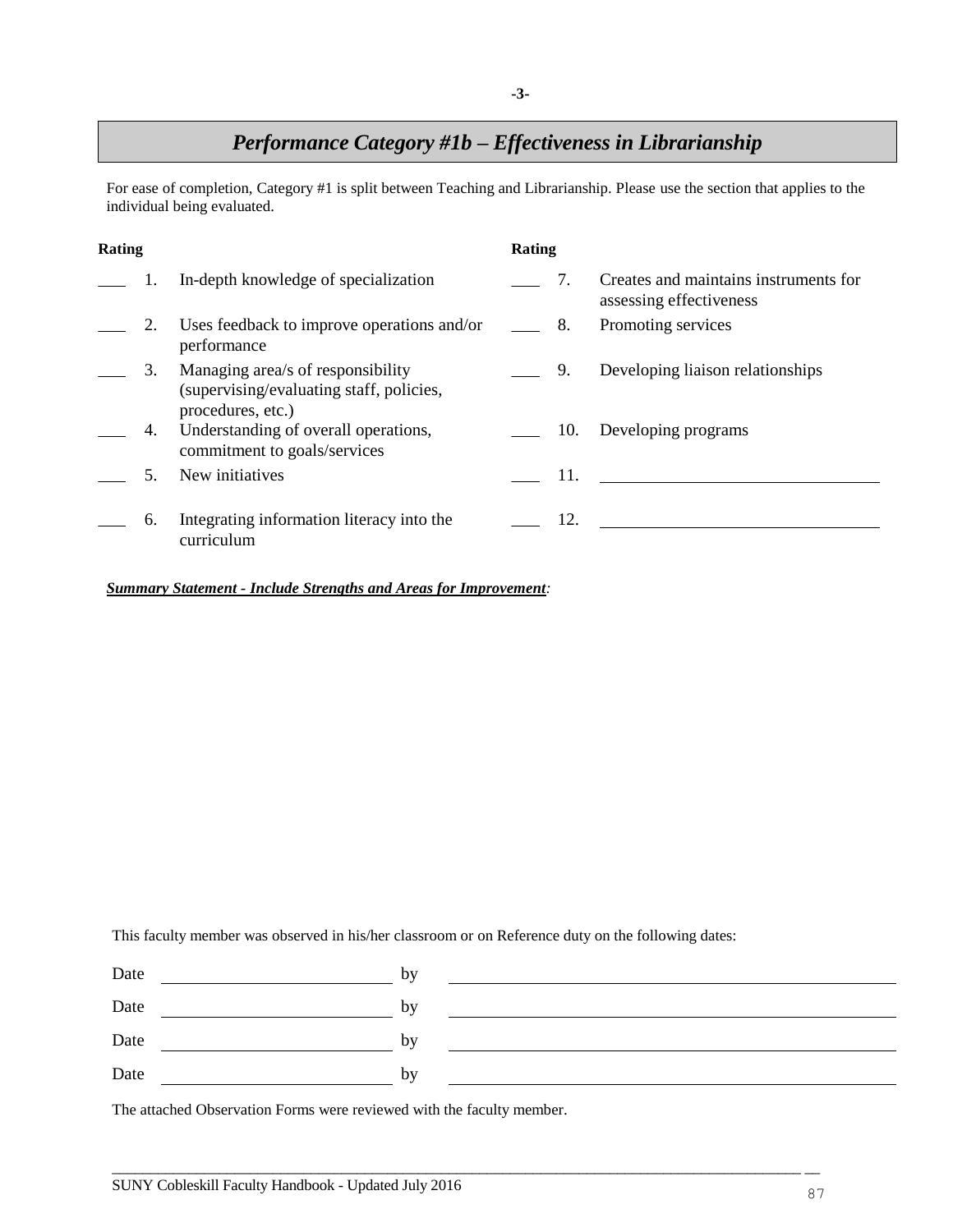# *Performance Category #2 – Scholarship*

| Rating |    |                                                                                                          |  | Rating |                                                                      |  |  |
|--------|----|----------------------------------------------------------------------------------------------------------|--|--------|----------------------------------------------------------------------|--|--|
|        |    | Pursues advancement of knowledge base<br>and performance levels                                          |  |        | Produces articles in referreed or editor-<br>reviewed publications   |  |  |
|        |    | Develops marketable instructional<br>materials or instruction material to<br>enhance course presentation |  | 6.     | Engages in successful grantsmanship                                  |  |  |
|        | 3. | Creates peer-reviewed artistic works                                                                     |  |        | Creates published (or selected<br>unpublished) research, books, etc. |  |  |
|        | 4. | Invitations for professional presentations<br>or performances                                            |  | 8.     |                                                                      |  |  |

*Summary Statement - Include Strengths and Areas for Improvement:*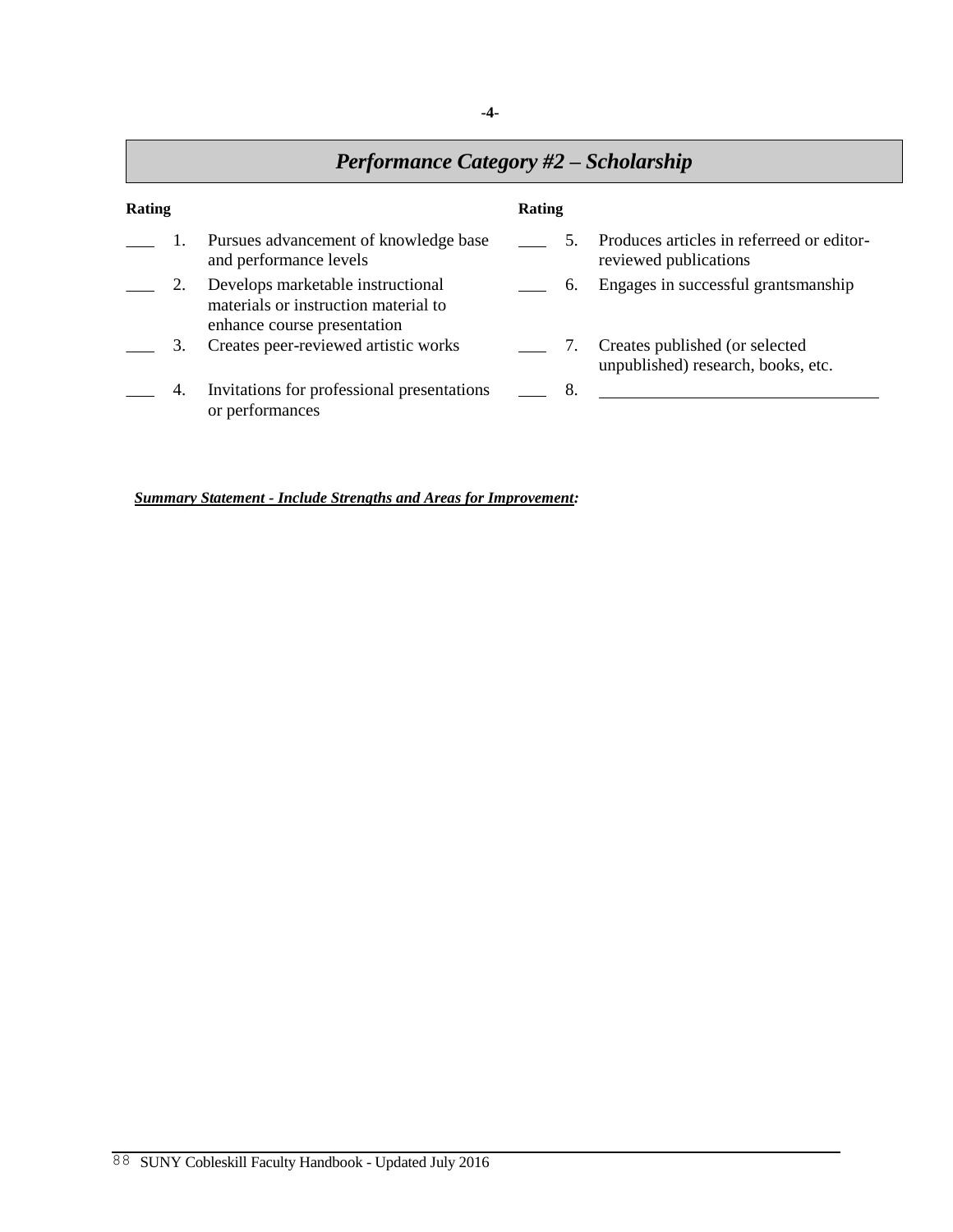| <b>Performance Category #3 – Service</b> |    |                                                                                                              |        |  |                                          |
|------------------------------------------|----|--------------------------------------------------------------------------------------------------------------|--------|--|------------------------------------------|
| Rating                                   |    |                                                                                                              | Rating |  |                                          |
|                                          |    | 1. Participates and/or leads in campus<br>governance                                                         |        |  | 2. 7. Participates in community affairs  |
|                                          | 2. | Participates and/or leads in University<br>governance                                                        |        |  | 2012 - 8. Testifies as an expert witness |
|                                          | 3. | Supports student organizations                                                                               |        |  | 9. Serves on editorial boards            |
|                                          | 4. | Serves internal/external and public and/or _________ 10. Presents keynote addresses<br>private organizations |        |  |                                          |
|                                          | 5. | Develops and implements local workshops _______ 11.                                                          |        |  |                                          |
|                                          | 6. | Serves in professional organizations                                                                         |        |  | $12.$ $\qquad \qquad$                    |

*Summary Statement - Include Strengths and Areas for Improvement:*

Г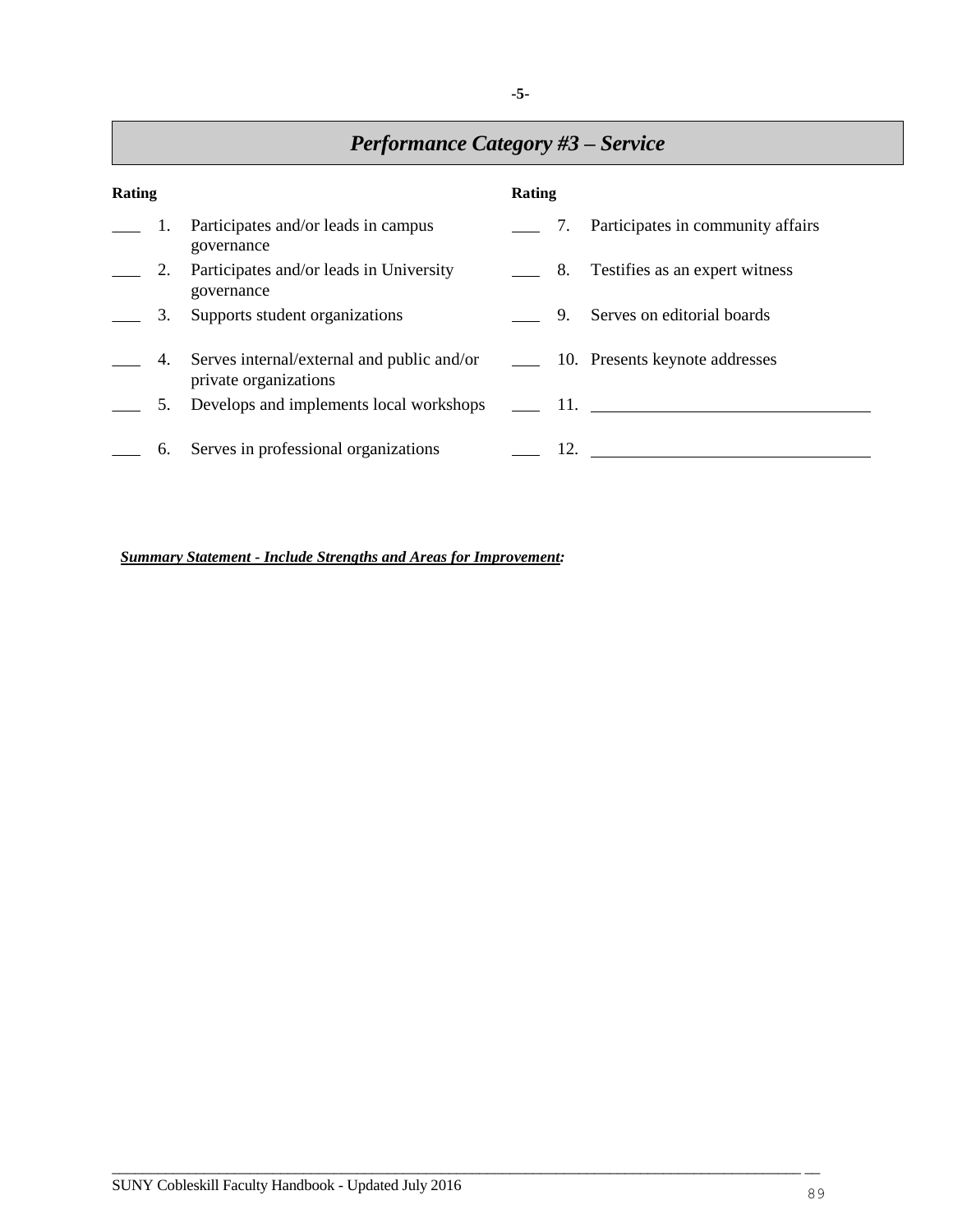## *Evaluation Conference Summary*

Select and complete the appropriate section.

A. This evaluation has been completed for purposes of self-improvement only.

B. This evaluation has been completed for purposes of reappointment, continuing appointment and/or promotion.

#### **Comments:**

### **Recommendation for Reappointment, Continuing Appointment and/or Promotion:**

(Refer to Advancement Evaluation Table in the Faculty Handbook)

| Name      |                                                            |           |
|-----------|------------------------------------------------------------|-----------|
|           | $\Box$ Is Not Recommended for promotion to the rank of     |           |
|           | $\Box$ Is $\Box$ Is Not Recommended for reappointment to a | year term |
| $\Box$ Is | Is Not Recommended for continuing appointment              |           |